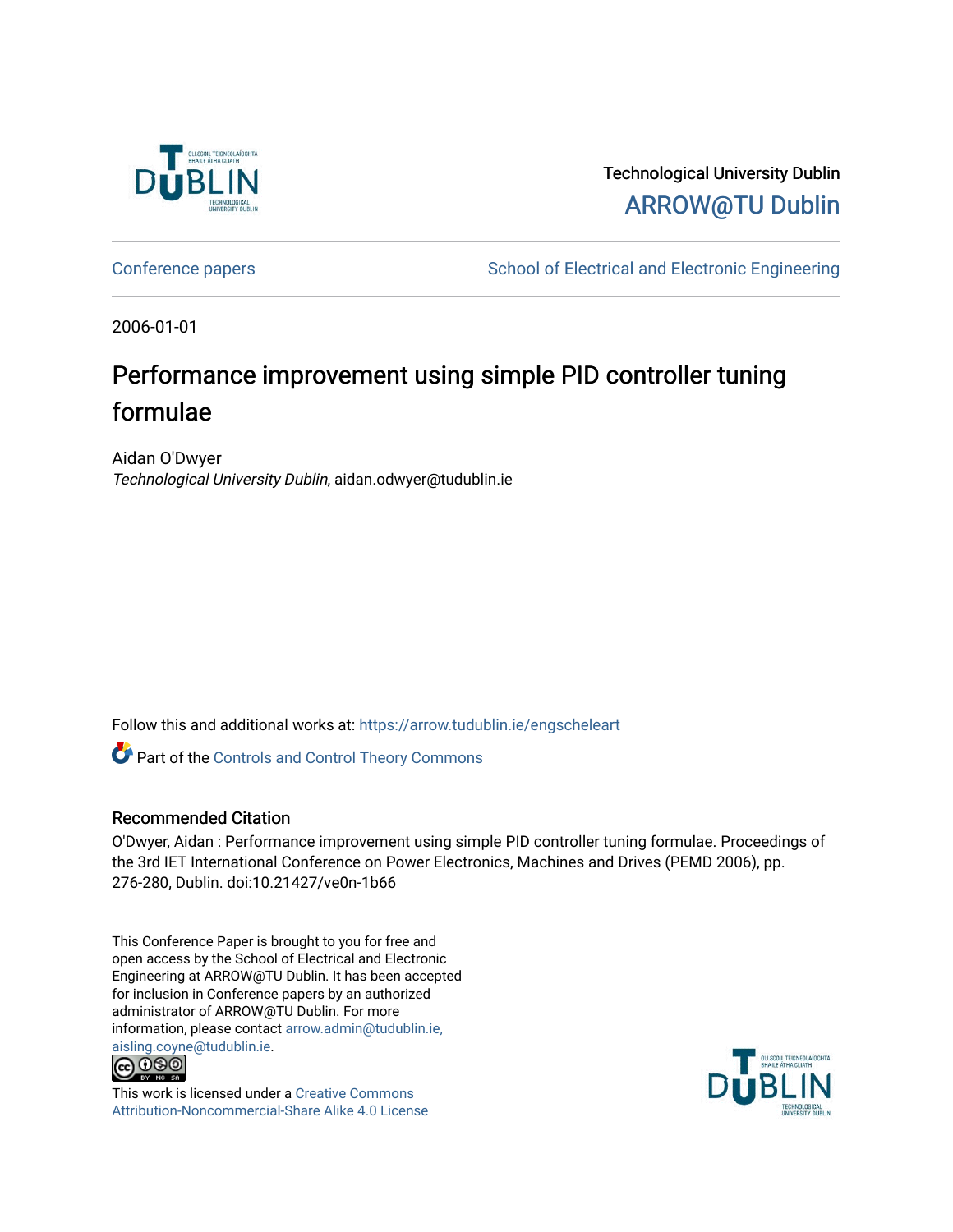## **Performance Improvement using Simple PID Controller Tuning Formulae**

#### **Aidan O'Dwyer**

School of Control Systems and Electrical Engineering, Dublin Institute of Technology, Ireland. E-mail: aidan.odwyer@dit.ie

**Keywords:** Control, PI, PID, tuning rules.

#### **Abstract**

The proportional integral derivative (PID) controller is the most dominant form of automatic controller in industrial use today. With this technique, it is necessary to adjust the controller parameters according to the nature of the process. Thus, for effective control of a HVDC system, for example, specific values need to be chosen for the P, I and D parameters, which will be different for the values required to control, for example, an induction motor drive. This tailoring of controller to process is known as *controller tuning*. Controller tuning is easily and effectively performed using *tuning rules* (i.e. formulae for controller tuning, based on process information). Such tuning rules allow the easy set up of controllers to achieve optimum performance at commissioning. Importantly, they allow ease of re commissioning if the characteristics of the process change. The paper communicates the results of recent work in the collation of industry-relevant PI and PID controller tuning rules, which may be applied to a variety of applications in power electronics, machines and drives.

#### **1 Introduction**

PI and PID controllers have been at the heart of control engineering practice for seven decades. Historically, the first tuning rule for setting up controller parameters was defined in 1934 for the design of a proportional-derivative (PD) controller for a process exactly modelled by an *integrator plus delay* (IPD) model [3]. Subsequently, tuning rules were defined for PI and PID controllers, assuming the process was exactly modelled by a *first order lag plus delay* (FOLPD) model [4] or a pure delay model [4], [9].

In the wide area covered by power electronics, machines and drives, PI or PID controllers have been considered for the control of DC-DC converters (e.g. [1]), flexible AC transmission systems (e.g. [15]), synchronous machines (e.g. [6]), HVDC systems (e.g. [18]), electric vehicle speed (e.g. [14]) and induction motor servodrives (e.g. [13]). In general, at commissioning, the PID controller is installed and tuned. However, surveys indicating the state of industrial practice report sobering results. For example, in the testing of thousands of control loops, it has been found that 65% of loops operating in automatic mo de produce less variance in manual than in automatic (i.e. the automatic controllers are poorly tuned) [8]. Process performance deteriorates when the controller is poorly tuned; this deterioration may be reflected, for example, in a reduction in energy efficiency and increased environmental emissions. The net effect will be an increase in operating costs and a reduction in overall competitiveness. However, good controller tuning, for example, can allow the recovery of up to 6% of energy costs, in a variety of industries [5].

Thus, there is strong evidence that PI and PID controllers remain poorly understood and, in particular, poorly tuned in many applications. This is surprising, as very many tuning rules exist to allow the specification of the controller parameters. Tuning rules have the advantage of ease of calculation of the controller parameters (when compared to more analytical controller design methods), on the one hand; on the other hand, the use of tuning rules is a good alternative to trial and error tuning. It is clear that the many controller tuning rules proposed in the literature are not having an impact on industrial practice. One reason is that the tuning rules are not very accessible, being scattered throughout the control literature; in addition, the notation used is not unified.

It is timely, therefore, to communicate the results of recent work done in the collation of tuning rules, using a unified notation, for continuous-time PI and PID control of singleinput, single-output (SISO) processes [16], [17]. Such rules may be specified for processes either without or with a time delay (dead-time) term; such terms arise in voltage source inverters, for example, where a dead-time is required to prevent a shorting condition during switching [12]. Generally, a dead-time term is common; sources of dead-time range from the finite time required for information transmission to application-specific issues, such as the dead time in a motor drive due to imperfect mechanical coupling [13].

Firstly, a brief summary of the range of PI and PID controller structures proposed in the literature, together with the process models used to define the controller tuning rules, is provided. Then, controller architecture and process modeling issues are outlined, followed by the outline of tuning rules for setting up PI and PID controllers, for a number of process models. Finally, conclusions to the paper are drawn. Due to space restrictions, a case study of the application of tuning rules to design a controller for a pilot-scale plant is detailed in the poster presentation accompanying this paper.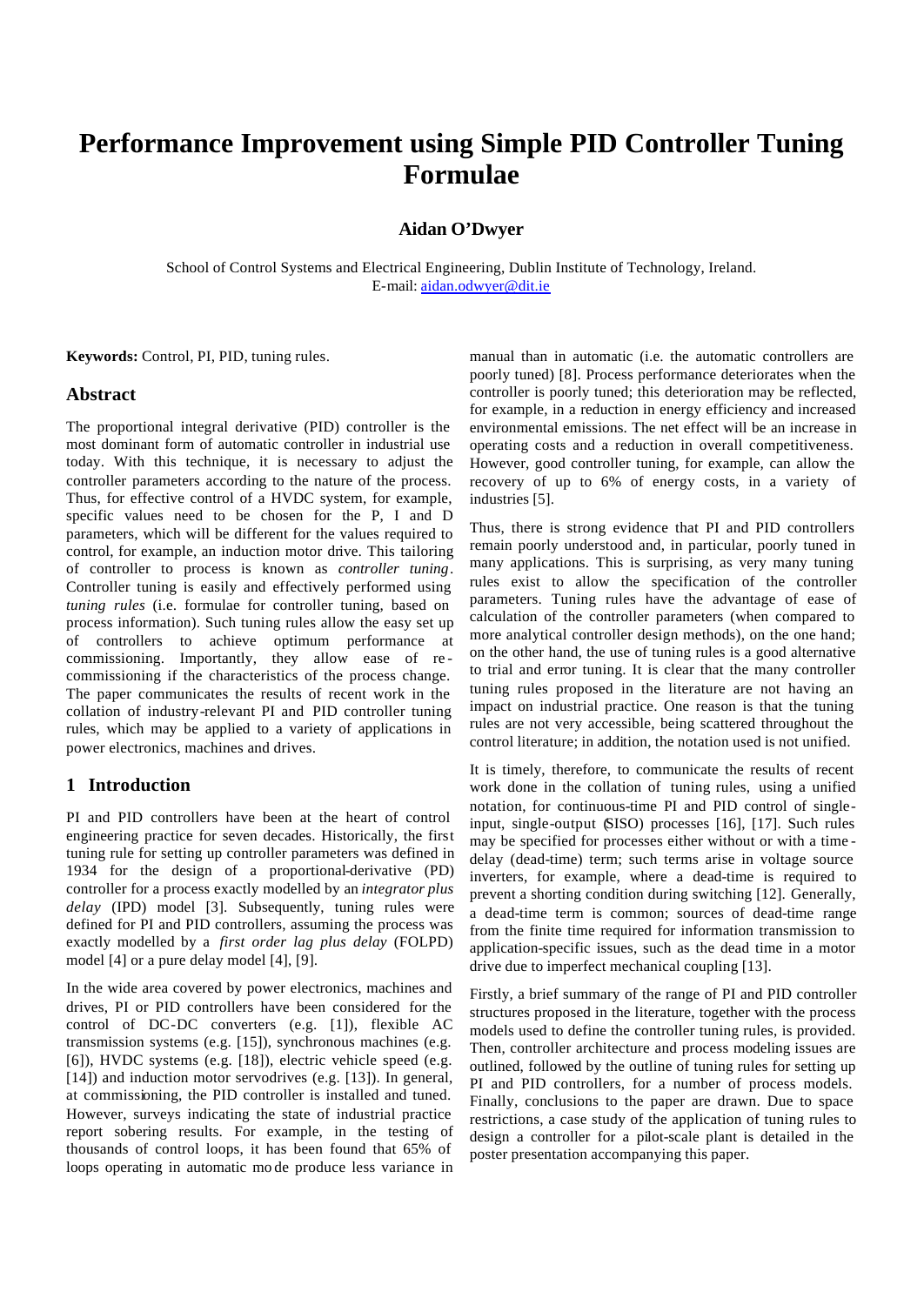#### **2. Controller architecture and process modeling**

A practical difficulty with PID control technology is a lack of industrial standards, which has resulted in a wide variety of PID controller architectures. Seven different structures for the PI controller and forty-six different structures for the PID controller have been identified. Controller manufacturers vary in their choice of architecture; controller tuning that works well on one architecture may work poorly on another. Full details are given in [16], [17]; considering the PID controller, common architectures are:

1. The 'ideal' PID controller (Figure 1), given by

$$
G_c(s) = K_c \left( 1 + \frac{1}{T_i s} + T_d s \right) \qquad (1)
$$
  
\n
$$
R(s) \longrightarrow K_c \left( 1 + \frac{1}{T_i s} + T_d s \right) \longrightarrow Y(s)
$$
  
\n
$$
T(s) \longrightarrow Y(s)
$$

Figure 1. Ideal PID controller in a unity feedback block diagram representation. This controller structure, and an equivalent structure, is also labelled the parallel, ideal parallel, non-interacting, parallel noninteracting, independent, gain independent or ISA controller [17]. 276 tuning rules have been identified for this controller structure.

This architecture is used, for example, on the Honeywell TDC3000 Process Manager Type A, non-interactive mode product [11].

2. The 'classical' PID controller (Figure 2), given by



Figure 2. Classical PID controller in a unity feedback block diagram representation. Also labelled the cascade, interacting, series, interactive, rate-before-reset or analog controller [17], 101 tuning rules have been identified for this controller structure.

This architecture is used, for example, on the Honeywell TDC3000 Process Manager Type A, interactive mode product [11].

3. The non-interacting controller based on the two degree of freedom structure (Figure 3), given by

$$
U(s) = K_c \left( 1 + \frac{1}{T_i s} + \frac{T_d s}{1 + \frac{T_d}{N} s} \right) E(s) - K_c \left( \alpha + \frac{\beta T_d s}{1 + \frac{T_d}{N} s} \right) R(s) (3)
$$



Figure 3. Non-interacting controller, based on the two degree of freedom structure, in a unity feedback block diagram representation. Also labelled the m-PID or ISA-PID controller [17], 44 tuning rules have been identified for this controller structure.

This architecture is used, for example, on the Omron E5CK digital controller with  $\beta = 1$  and  $N = 3$  [11].

The most dominant PI controller architecture is the 'ideal' PI controller, given by

$$
G_c(s) = K_c \left( 1 + \frac{1}{T_i s} \right) \tag{4}
$$

The wide variety of controller architectures is mirrored by the wide variety of ways in which processes with time delay may be modeled. Common models are:

1. Stable FOLPD model, given by

$$
G_m(s) = \frac{K_m e^{-s\tau_m}}{1 + sT_m}
$$
 (5)

2. IPD model, given by

$$
G_m(s) = \frac{K_m e^{-s\tau_m}}{s}
$$
 (6)

3. *First order lag plus integral plus delay* (FOLIPD) model, given by

$$
G_m(s) = \frac{K_m e^{-s\tau_m}}{s(1 + sT_m)}
$$
(7)

4. *Second order system plus time delay* (SOSPD) model, given by

$$
G_{m}(s) = \frac{K_{m}e^{-s\tau_{m}}}{T_{m}^{2}s^{2} + 2\xi_{m}T_{m}^{2}s + 1}
$$
(8)  
or 
$$
G_{m}(s) = \frac{K_{m}e^{-s\tau_{m}}}{(1 + T_{m}^{2})(1 + T_{m}^{2}s)}
$$
(9)

Some 82% of the PI controller tuning rules identified have been defined for the ideal PI controller structure, with 42% of tuning rules based on a FOLPD process model. The range of PID controller variations has lead to a less homo genous situation than for the PI controller; 40% of tuning rules identified have been defined for the ideal PID controller structure, with 37% of PID tuning rules based on a FOLPD process model [17].

Of course, the modeling strategy used influences the value of the model parameters, which, in turn, affect the controller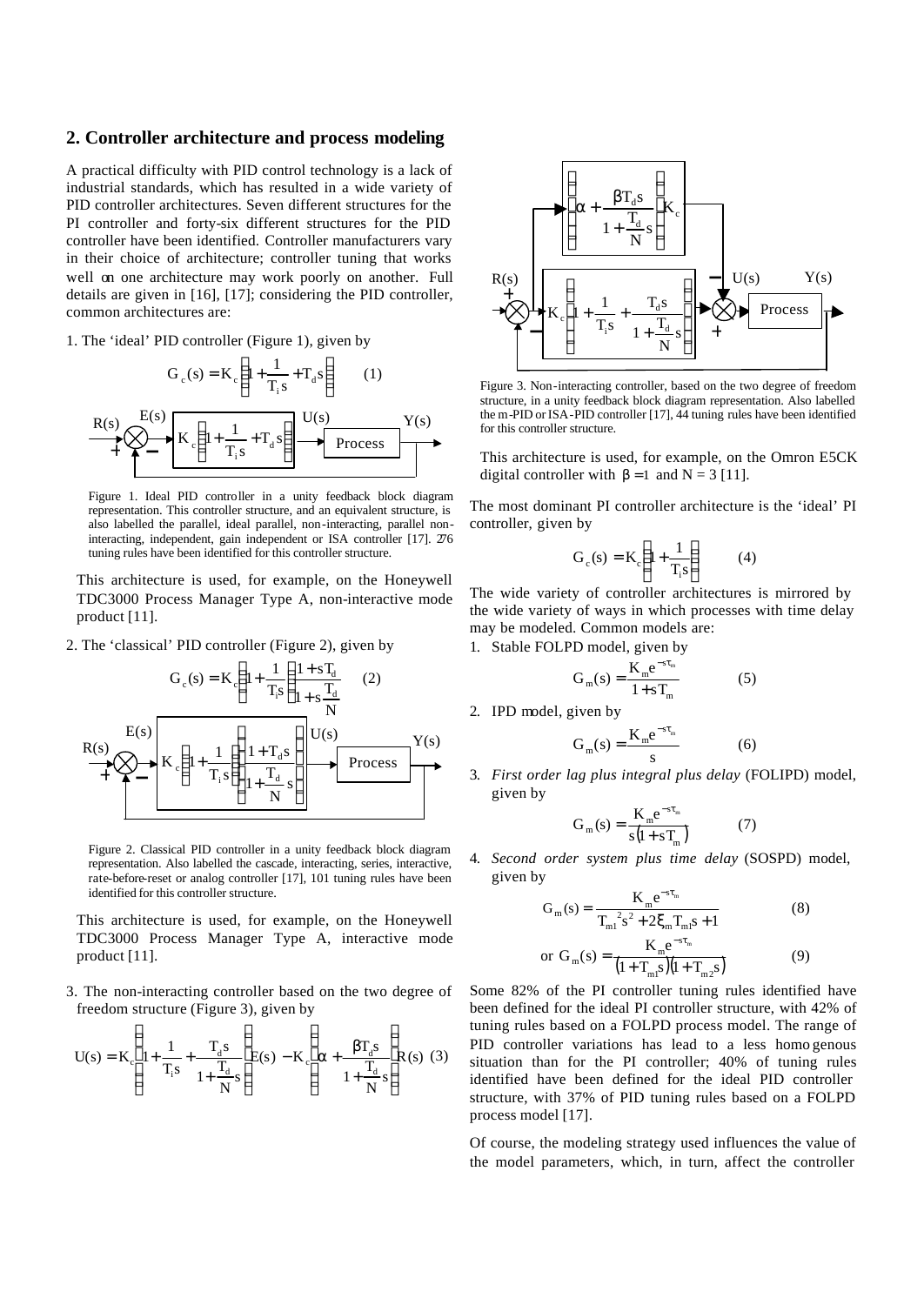values determined from the tuning rules. Forty-one modeling strategies have been detailed to determine the parameters of the FOLPD process model, for example. Space does not permit a full discussion of this issue; further details are provided in [16], [17].

#### **3. Tuning Rules for PI and PID Controllers**

Before considering tuning rules for PI and PID controllers in more detail, it is timely to review the action of the PID controller. Consider the ideal PID controller, for example, which is given by

$$
G_c(s) = K_c(1 + \frac{1}{T_i s} + T_d s)
$$
 (10),

with  $K_c$  = proportional gain,  $T_i$  = integral time constant and  $T_d$  = derivative time constant. If  $T_i = \infty$  and  $T_d = 0$  (that is, P control), then the closed loop measured value is always less than the desired value for processes without an integrator term, as a positive error is necessary to keep the measured value constant, and less than the desired value. The introduction of integral action facilitates the achievement of equality between the measured value and the desired value, as a constant error produces an increasing controller output. The introduction of derivative action means that changes in the desired value may be anticipated, and thus an appropriate correction may be added prior to the actual change. Thus, in simplified terms, the PID controller allows contributions from present, past and future controller inputs.

PI and PID controller tuning rules may be broadly classified as follows:

- Tuning rules based on a measured step response
- Tuning rules based on minimising an appropriate performance criterion
- Tuning rules that give a specified closed loop response
- Robust tuning rules, with an explicit robust stability and robust performance criterion built in to the design process
- Tuning rules based on recording appropriate parameters at the ultimate frequency.

Tuning rules in the first four subdivisions are typically based on process model parameters; the development of a process model is typically not required for using tuning rules in the final subdivision above. Some tuning rules could be considered to belong to more than one subdivision, so the subdivisions cannot be considered to be mutually exclusive; nevertheless, they provide a convenient way to classify the rules. An outline of tuning rules in these subdivisions is now provided.

Tuning rules based on a measured step response are also called *process reaction* curve methods. The first (and most well-known) tuning rule of this type was suggested in 1942 [20]; in this method, the process is modeled by a FOLPD process model with the model parameters estimated using a tangent and point method, as indicated in Figure 4. Simple formulae are used to define tuning parameters for PI and PID controllers. The PI controller settings are given by

$$
K_c = \frac{0.9T_m}{K_m \tau_m}, \ T_i = 3.33 \tau_m \ (11)
$$

The (ideal) PID controller settings are given by

$$
\mathbf{K}_{\rm c} \in \left[ \frac{1.2\mathbf{T}_{\rm m}}{\mathbf{K}_{\rm m}\tau_{\rm m}}, \frac{2\mathbf{T}_{\rm m}}{\mathbf{K}_{\rm m}\tau_{\rm m}} \right], \ \mathbf{T}_{\rm i} = 2\tau_{\rm m}, \ \mathbf{T}_{\rm d} = 0.5\tau_{\rm m} \tag{12}
$$

Final Value of the Step Response



Figure 4. Tangent and point method [20] for developing a process model.  $K_m$  = model gain = ratio of the steady state change in process output to steady state change in process input,  $T_m$  = model time constant and  $\tau_m$  = model time delay. 54 controller tuning rules have been identified based on the model parameters determined from this modelling method. 21 of the 47 other modelling methods for determining such a process model, prior to specifying tuning rules, are based on data gathered from the open loop process step or impulse response [17].

Other process reaction curve tuning rules are also described, sometimes in graphical form, to control delayed processes represented by a variety of models [17]. The advantage of process reaction curve tuning strategies is that only a single experimental test is necessary. However, the disadvantages of the strategy are primarily based on the difficulty, in practice, of obtaining an accurate process model; for example, load changes may occur during the test which may distort the test results and a large step input may be necessary to achieve a good signal to noise ratio. Similar disadvantages arise in any tuning method dependent on prior model development.

Tuning rules based on minimising an appropriate performance criterion may be defined either for optimum regulator or optimum servo action. Performance criteria, such as the minimisation of the integral of absolute error (IAE) in a closed loop environment, may be used to determine a unique set of controller parameter values. Tuning rules have been described, sometimes in graphical form, to optimise the regulator response, servo response or other characteristics of a compensated delayed process, represented by a variety of models [17].

Tuning rules that give a specified closed loop response (*direct synthesis* tuning rules) may be defined by specifying a time domain related metric, such as the desired poles of the closed loop response. The definition may be expanded to cover techniques that allow the achievement of a frequency domain metric, such as a specified gain margin and/or phase margin.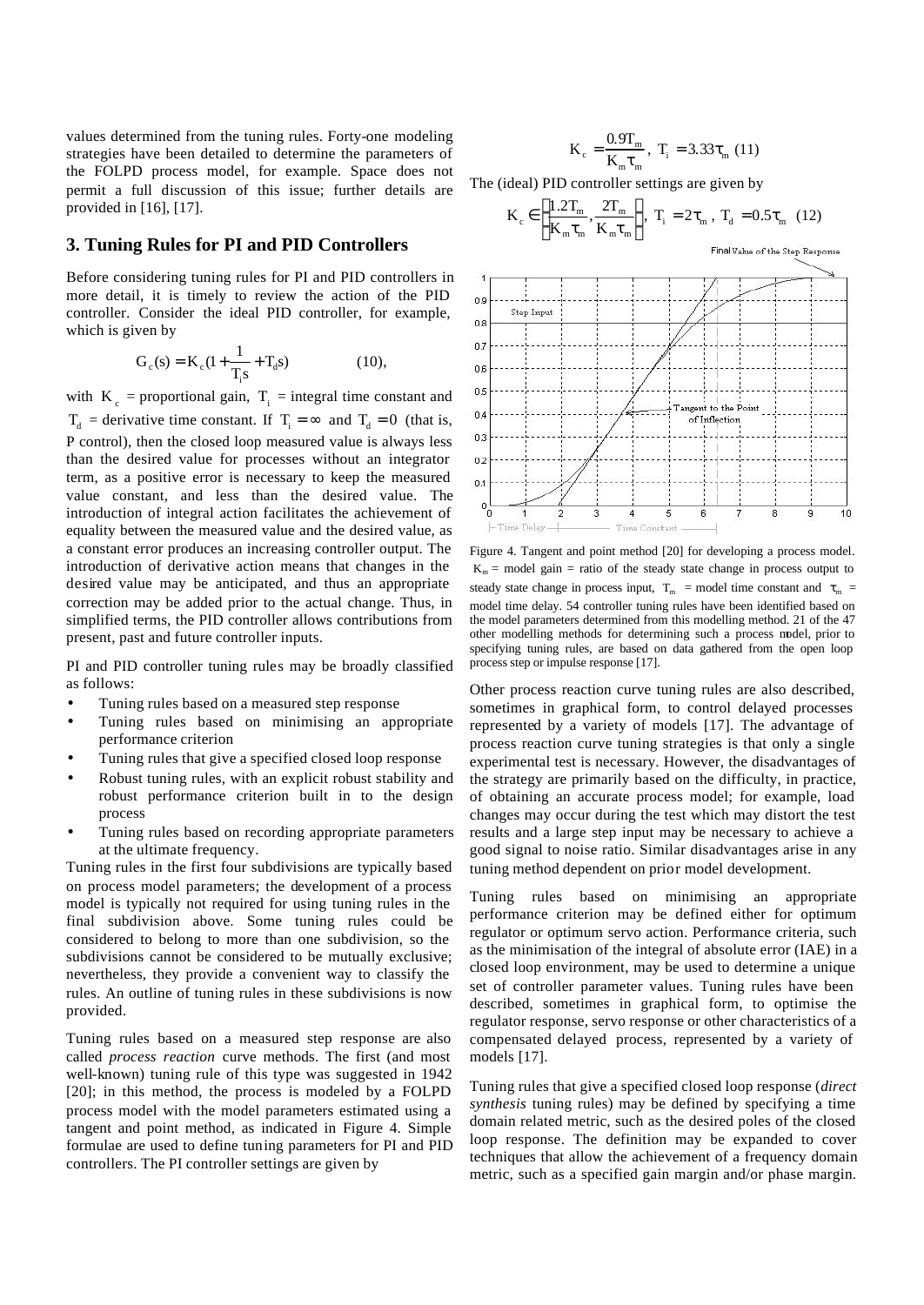Tuning rules of this type have been specified to compensate a delayed process, represented by a variety of models [17].

Robust tuning rules have an explicit robust stability and/or robust performance criterion built in to the design process. Tuning rules of this type have also been specified to compensate a delayed process, represented by a variety of models [17].

Ultimate cycle tuning rules are based on recording appropriate parameters at the ultimate frequency (that is, the frequency at which marginal stability of the closed loop control system occurs). The first such tuning rule was defined in 1942 [20] for the tuning of P, PI and PID controller parameters of a process that may or may not include a delay. Briefly, the experimental technique is as follows:

- a) Place the controller in proportional mode only
- b) Increase  $K_c$  until the closed loop system output goes marginally stable; record  $K_c$  (calling it  $K_u$ , the *ultimate gain*), and the *ultimate period*,  $T_u$ ; a typical marginally stable output, recorded on a laboratory flow process, is shown in Figure 5.



Figure 5. Typical marginally stable process variable pattern. Note that the pattern exhibits evidence of a process nonlinearity, which is common in real applications. Over 129 controller tuning rules have been defined, based on the data determined from such a pattern [17].

Simple formulae are used to define tuning parameters for PI and PID controllers. The PI controller settings are given by

$$
K_c = 0.45 K_u, T_i = 0.83 T_u \tag{13}
$$

with the (ideal) PID controller settings given by

$$
K_c = 0.6K_u, T_i = 0.5T_u, T_d = 0.125T_u \tag{14}
$$

The tuning rules implicitly build an adequate frequency domain stability margin into the compensated system [7]. However, there are a number of disadvantages to the ultimate cycle tuning approach:

- the system must generally be destabilised under proportional control
- the empirical nature of the method means that uniform performance is not achieved in general [10]
- several trials must typically be made to determine the ultimate gain
- the resulting process upsets may be detrimental to product quality
- there is a danger of misinterpreting a limit cycle as representing the stability limit [19] and
- the amplitude of the process variable signal may be so great that the experiment may not be carried out for cost or safety considerations.

Some of these disadvantages are addressed by defining modifications of the rules in which, for example, the proportional gain in the experiment is set up to give a closed loop transient response decay ratio of 0.25, or a phase lag of

135<sup>°</sup>. Ultimate cycle tuning rules, and their modifications, have been specified to compensate general, possibly delayed processes, represented by a variety of models [17].

#### **4. Conclusions**

Control academics and practitioners remain interested in the use of PI and PID controllers. PID controller tuning rules can be directly implemented in a variety of applications i.e. the hardware already exists, but it needs to be optimised. The outcome is directly measurable in, for example, energy savings and waste reduction (including greenhouse gas emission reduction). This paper summarises work carried out in tuning rule development. The most startling statistic to emerge from the work is the quantity of tuning rules identified to date; 443 PI tuning rules and 691 PID tuning rules, a total of 1134 separate rules. Recent years have seen an acceleration in the accumulation of tuning rules. In general, there is a lack of comparative analysis regarding the performance and robustness of closed loop systems compensated with controllers whose parameters are chosen using the tuning rules; associated with this is the lack of benchmark processes, at least until recently [2]. In addition, much work remains to be done in the evaluation of controllers designed using tuning rules in a wide variety of practical applications, including applications in power electronics, machines and drives. The main priority for future research in the area should be a critical analysis of available tuning rules, rather than the proposal of further tuning rules.

Historical note: The  $70<sup>th</sup>$  anniversary of the receipt of the first technical paper describing tuning rules for setting up controller parameters [4] is presently being marked. The paper was received by the Philosophical Transactions of the Royal Society of London on July 15, 1935; the paper was received, in revised form, on November 26, 1935 and was read on February 2, 1936. The lead author of the paper subsequently took out a patent on the PID controller (Callender, A. and Stevenson, A.B., *Automatic control of variable physical characteristics*, US patent 2,175,985. Filed: Feb. 17, 1936; Issued Oct. 10, 1939).

#### **References**

[1] J. Alvarez-Ramirez, I. Cervantes, G. Espinosa-Perez, P. Maya and A. Morales. "A stable design of PI control for DC-DC converters with a RHS zero", *IEEE Transactions on Circuits and Systems – I: Fundamental Theory and Applications*, **46**, pp. 103-106, (2000).